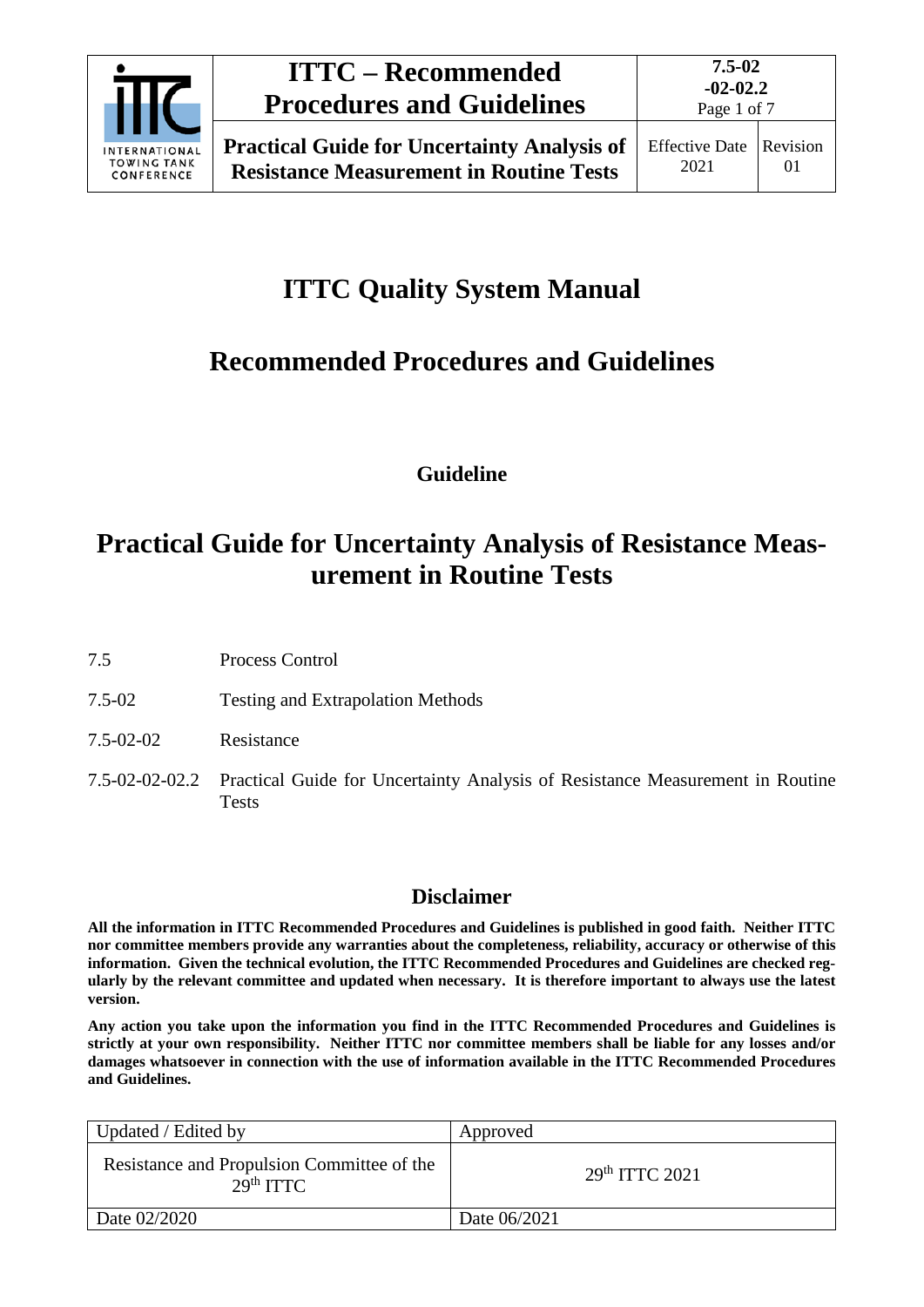| <b>ITTC – Recommended</b>                                |                                                                                                      | $7.5 - 02$<br>$-02-02.2$      |                |
|----------------------------------------------------------|------------------------------------------------------------------------------------------------------|-------------------------------|----------------|
|                                                          | <b>Procedures and Guidelines</b>                                                                     | Page 2 of 7                   |                |
| <b>INTERNATIONAL</b><br><b>TOWING TANK</b><br>CONFERENCE | <b>Practical Guide for Uncertainty Analysis of</b><br><b>Resistance Measurement in Routine Tests</b> | <b>Effective Date</b><br>2021 | Revision<br>01 |
|                                                          |                                                                                                      |                               |                |

### **Table of Contents**

|    | 1. PURPOSE OF GUIDELINE3          |
|----|-----------------------------------|
| 2. | <b>UNCERTAINTY BUDGET BEFORE</b>  |
|    | 2.1 Estimate of Model Resistance3 |
|    | 2.2 Budget of Uncertainty 3       |
|    | 3. PARTICULARS IN TEST PROCESS 4  |
|    |                                   |
|    | 3.2 Dynamometer Calibration4      |
|    |                                   |

| 5. UNCERTAINTY REPORT7 |
|------------------------|
|                        |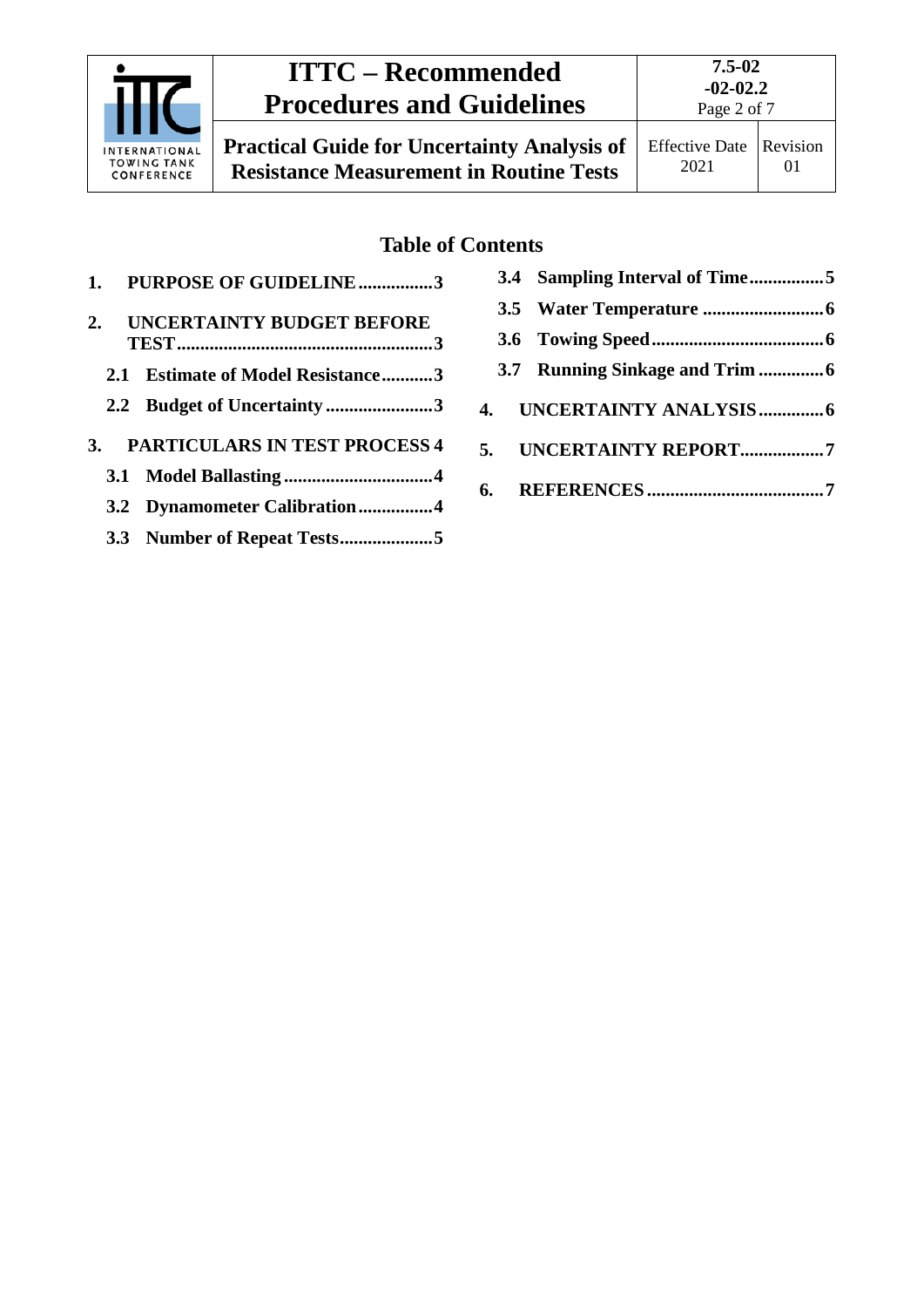

### **Practical Guide for Uncertainty Analysis of Resistance Measurement in Routine Tests**

#### <span id="page-2-0"></span>**1. PURPOSE OF GUIDELINE**

The purpose of the procedure is to provide a guideline for uncertainty analysis during a routine resistance test of a conventional displacement type mono-hull ship model in towing tank that follows the ITTC Procedure 7.5-02-02-01, "Resistance Test". Uncertainties related to extrapolation and full scale prediction are not included in this procedure.

This procedure is recommended for use by well-experienced engineers in towing tank and can be regarded as a guide for simplified implementation of the ITTC guidelines 7.5-02-02-02, "General guidelines for Uncertainty Analysis in Resistance Tests" (2014). Such simplicity is based on the ITTC procedure 7.5-02-02-02.1, "Example for Uncertainty Analysis of Resistance Tests in Towing Tank" (2014).

#### <span id="page-2-1"></span>**2. UNCERTAINTY BUDGET BEFORE TEST**

#### <span id="page-2-2"></span>**2.1 Estimate of Model Resistance**

The estimation of ship model resistance is important for properly choosing the scale ratio of the model hull and the specification of the dynamometer. Such an estimation can be made on the basis of a database or even by CFD simulation. The useful range of the dynamometer should typically be at least 1.5 times the maximum resistance expected in a test series. Sometimes when there are few choices of dynamometers, selection of a proper range of calibration for the dynamometer is an alternative.

Special attention should be paid to the resistance at the lowest tow speed concerned, where the accuracy of the dynamometer (see later the *SEE* of fitting in calibration) will be one of the dominant sources of uncertainty in resistance measurement. If a measurement with high accuracy is desired for resistance at low speed, the accuracy, and hence appropriate selection of dynamometer range will be critical.

#### <span id="page-2-3"></span>**2.2 Budget of Uncertainty**

The significant sources of uncertainty in the resistance tests of a conventional displacementtype monohull ship model can be analyzed as in Table 1, where the symbol *u* stands for the standard uncertainty and *u*' its relative value. The overall uncertainty of measurement is the expanded combined uncertainty  $U_P$  (usually  $k_P=2$ ) for 95% confidence level).

The five components of uncertainty listed in Table 1 can be preliminarily estimated on the basis of a database by experienced engineers. Usually, the uncertainties from the dynamometer and repeat tests are dominant while the other three sources can be negligible if the test process is well controlled as required by the ITTC recommended procedures concerned. According to Table 1, the overall uncertainty of a single measurement can be estimated as

$$
U'_{P}(R_{T}) \approx k_{p} \cdot \sqrt{(u'_{2})^{2} + (u'_{A})^{2}}
$$
  
=  $\sqrt{\left(k_{p} \cdot \frac{SEE}{R_{T}}\right)^{2} + \left(k_{p} \cdot \frac{StDev}{R_{T}}\right)^{2}}$  (1)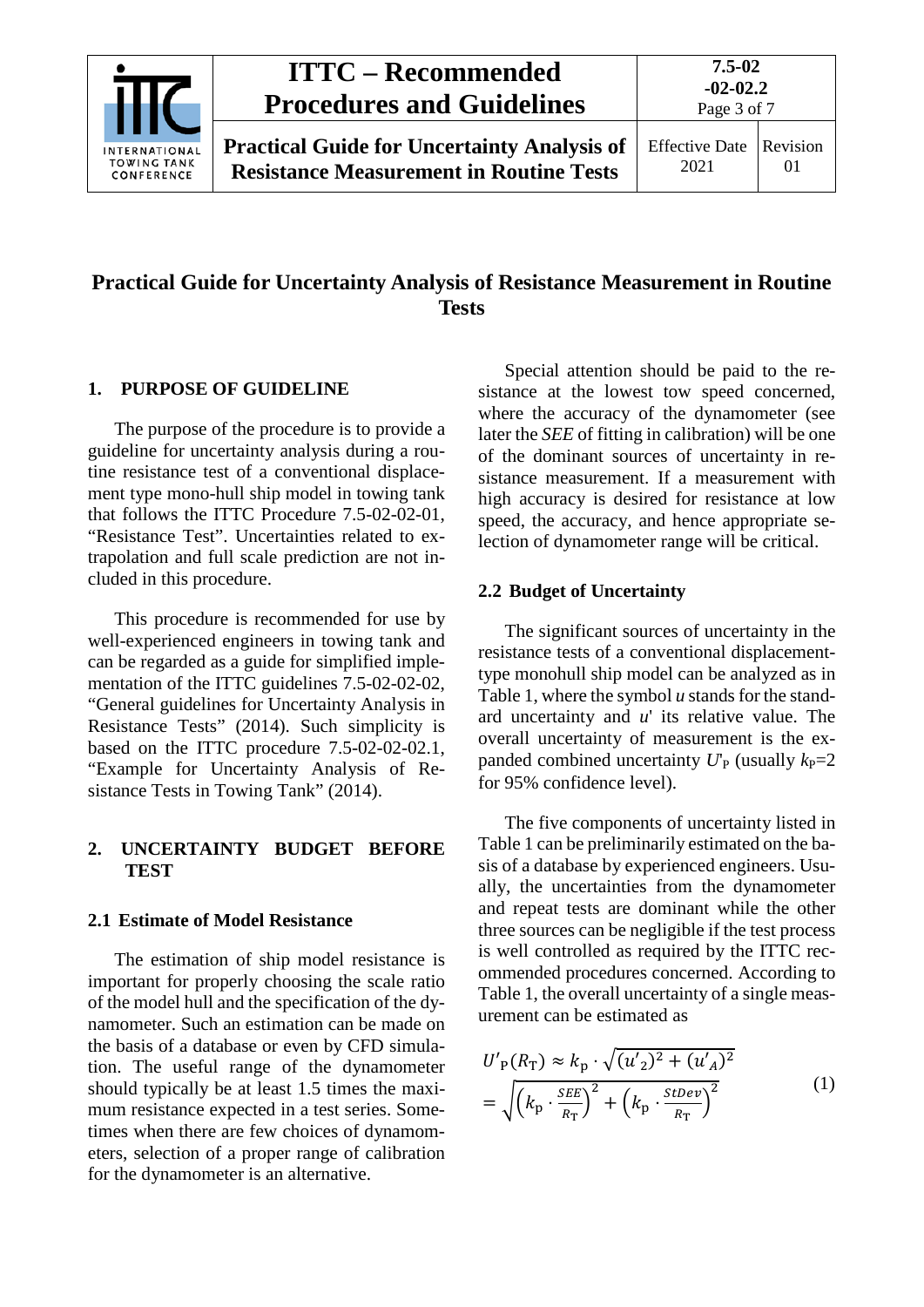

## **ITTC – Recommended Procedures and Guidelines**

**7.5-02 -02-02.2**

**Practical Guide for Uncertainty Analysis of Resistance Measurement in Routine Tests**

Effective Date 2021 Revision 01

Page 4 of 7

| Com-                                                         | Sources                                    | Value of Uncertainty in                                                                                                             |  |
|--------------------------------------------------------------|--------------------------------------------|-------------------------------------------------------------------------------------------------------------------------------------|--|
| ponents                                                      |                                            | Resistance                                                                                                                          |  |
| Wetted<br>Displacement<br>surface<br>mass $(\Delta)$<br>area |                                            | $u'_{1}(R_{\text{T}}) \approx \frac{2}{3}u'(\Delta)$                                                                                |  |
| Dynamo-<br>meter                                             | Calibration<br>(SEE)                       | $u_2(R_T) \approx SEE$                                                                                                              |  |
| Viscosity<br>(v)                                             | Water tem-<br>perature                     | $u'_{3}(R_{\rm T})$<br>$\approx \frac{\overline{C}_{\rm F}}{\overline{C}_{\rm T}} \cdot \frac{0.87}{\log_{10}Re - 2} \cdot u'(\nu)$ |  |
| Speed $(V)$                                                  | Carriage/<br>Tachometer                    | $u'_{4}(R_{\rm T}) \approx 2u'(V)$                                                                                                  |  |
| Repeat<br>tests                                              | Deviation for<br>single test<br>(StDev)    | $u_A(R_T) \approx StDev$                                                                                                            |  |
| Combined standard                                            |                                            | $u'_{c}(R_{\rm T}) =$                                                                                                               |  |
| uncertainty for sin-<br>gle measurement                      |                                            | $\sqrt{u'_1{}^2+{u'_2}^2+{u'_3}^2+{u'_4}^2+{u'_A}^2(R_{\text{T}})}$                                                                 |  |
| measurement                                                  | Expanded uncer-<br>tainty for single       | $U'_{\rm p}(R_{\rm T})$<br>$= k_{\rm P} \times u'_{\rm C}(R_{\rm T})$                                                               |  |
|                                                              | Repeat Deviation for<br>tests mean (StDev) | $u_A(\bar{R}_{\rm T}) \approx StDev / \sqrt{N}$                                                                                     |  |
|                                                              | Combined standard                          | $u'_{c}(\bar{R}_{\rm T}) =$                                                                                                         |  |
| uncertainty for mean<br>of repeat tests                      |                                            | $\sqrt{{u'_{1}}^{2}+{u'_{2}}^{2}+{u'_{3}}^{2}+{u'_{4}}^{2}+{u'_{A}}^{2}(\overline{R_{T}})}$                                         |  |
| Expanded uncer-                                              |                                            |                                                                                                                                     |  |
| tainty for mean of<br>repeat tests                           |                                            | $U'_{\rm P}(R_{\rm T})$<br>$= k_{\rm P} \times u'_{\rm C}(\bar{R}_{\rm T})$                                                         |  |

Table1. Uncertainty components in resistance measurement

If the overall uncertainty is estimated within the desired limit, it can be sure that the choice of dynamometer is suitable. If the dynamometer component in Eq.1 is larger than the desired value, the user should either change the dynamometer to improve its accuracy (*SEE*) or enlarge the size of model hull to increase its resistance  $(R<sub>T</sub>)$ .

If the uncertainty component of a repeat test in Eq.1 is larger than the desired and nothing else is wrong, the first choice is to repeat tests *N* times to obtain the mean of repeat tests as a measurement and then the overall uncertainty of measurement is estimated as,

$$
U'_{\rm P}(\bar{R}_{\rm T}) \approx k_{\rm p} \cdot \sqrt{\left(\frac{SEE}{R_{\rm T}}\right)^2 + \left(\frac{StDev/\sqrt{N}}{R_{\rm T}}\right)^2} \tag{2}
$$

However, if the repeat number *N* required is very large to achieve the desired accuracy of measurement, the dynamometer or the scale ratio of model hull should be changed.

#### <span id="page-3-1"></span><span id="page-3-0"></span>**3. PARTICULARS IN TEST PROCESS**

#### **3.1 Model Ballasting**

The model with the instruments on board is ballasted to its displacement mass,

$$
\Delta = \rho_{\text{water}} \times \nabla \tag{3}
$$

where the density of tank water depends on its temperature that can be measured at the test date or the day before test. The accuracy of ballasting will be around 0.1% and then, the corresponding component of resistance uncertainty will be about 0.07%. This uncertainty component is usually considered negligible.

It should be noted that the geometry of the hull model is checked at a model workshop before ballasting. Usually, thermal deformation of the model hull due to the temperature difference of several degrees between the model workshop and towing tank water is assumed negligible. If the temperature difference is too large, the thermal deformation should be estimated and if necessary, the displacement volume used in Eq.3 should be corrected to the temperature of tank water.

#### <span id="page-3-2"></span>**3.2 Dynamometer Calibration**

The dynamometer should be calibrated with masses before model tests according to the ITTC Procedure 7.5-01-03-01, "Uncertainty Analysis of Instrument calibration". The loading force is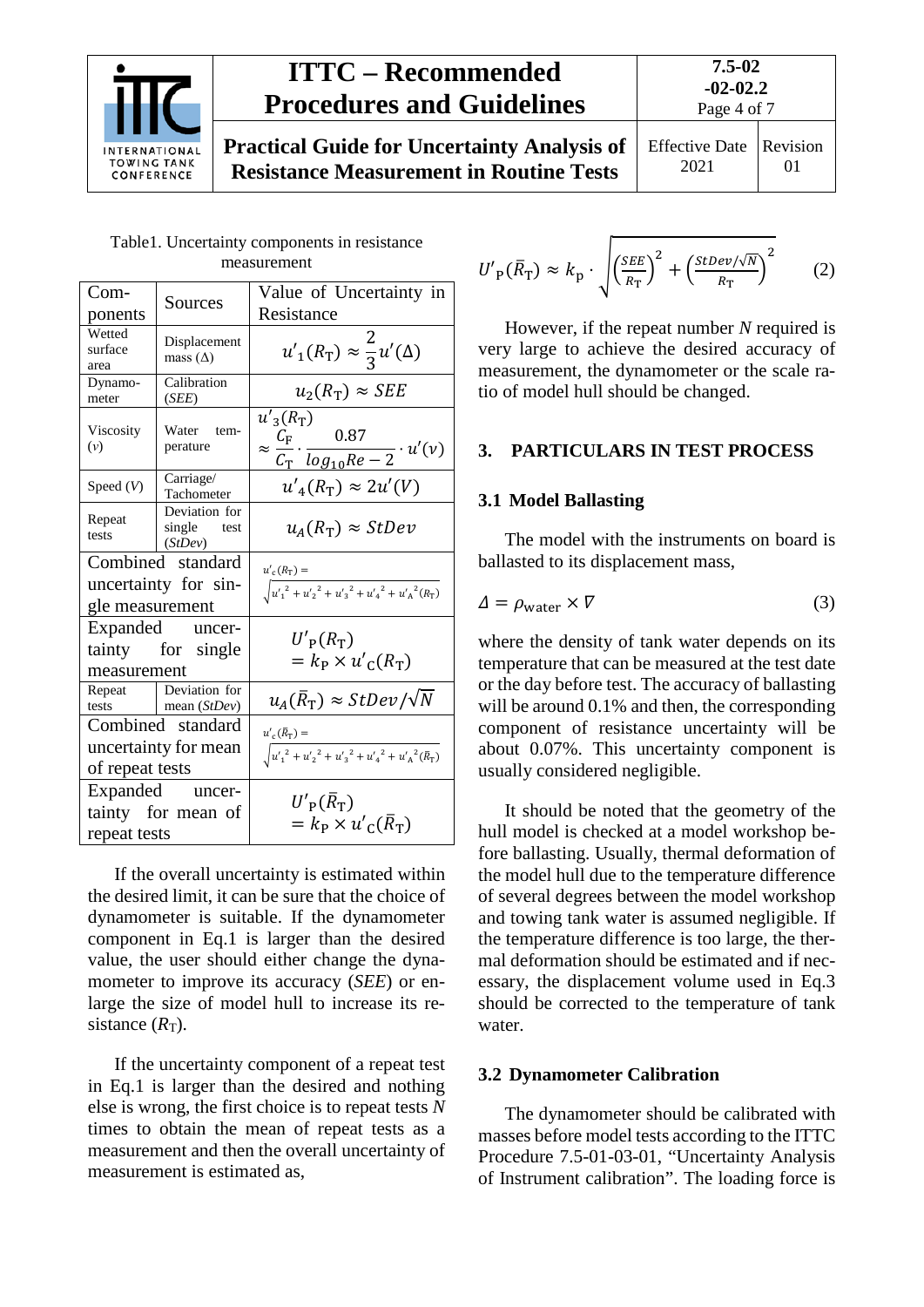

**7.5-02**

Effective Date 2021 Revision 01

related to mass by the following equation,

$$
F = m \cdot g \cdot (1 - \rho_{\text{air}}/\rho_{\text{weight}}) \approx m \cdot g \quad (N)
$$
\n(4a)

or,

$$
f \approx F/g = m \qquad (kgf) \tag{4b}
$$

where, *g* is the local acceleration of gravity. Calibration data are analyzed by the following linear curve fitting,

$$
f_i = m_i = K_g \cdot V_i + O(\varepsilon) \tag{5}
$$

where, *Vi* stands for the output voltage of DAS (Data Acquisition System). A proper OIML Class of weights should be used so that the uncertainty of weight itself can be assumed negligible. Thereafter, the standard uncertainty of calibration can be estimated as

$$
SEE = \sqrt{\frac{1}{n-1} \sum_{i}^{n} (m_i - K_g \cdot V_i)^2}
$$
 (kgf) (6)

<span id="page-4-0"></span>where, *n* is the number of loadings by weights.

#### **3.3 Number of Repeat Tests**

Based on the uncertainty estimate of dynamometer calibration, the choice of number of repeat tests can be re-assessed by Eq.2.

It is not necessary for routine tests to repeat the whole of test runs that includes all test points (towing speeds). It is recommended that only the tests at around the design speed or those for Energy Efficiency Design Index (EEDI) related speeds need be repeated in order to predict the powering performance with a desired accuracy, if there is no reliable database available for the towing tank.

However, if the form factor method (i.e.,

1+*k* method) is used for data reduction, the number of test points within *Fr*=0.1~0.2 should be enough (say, around ten points) after outliers are eliminated. Repeat tests may be performed at very low speeds.

#### <span id="page-4-1"></span>**3.4 Sampling Interval of Time**

Before formal tests, it is recommended to perform some preliminary tests in order to determine the proper interval of time for sampling, so that the standard deviation of the sampling time history can be assumed negligible in measurement of resistance. It is also recommended to filter the sampling signal by lowpass filter before data reduction.



Figure 1. Example of time history of resistance measurement over 30s

In Fig.1 is given one example of time histories of resistance measurement for the large model of DTMB 5415 model provided by the Facility Bias World Campaign, ITTC(2011).

It is shown that in this example, the mean of 600 sampling data keeps the same before and after being filtered, but the standard deviation of filtered data is much smaller than that of unfiltered data, as in Tab.2.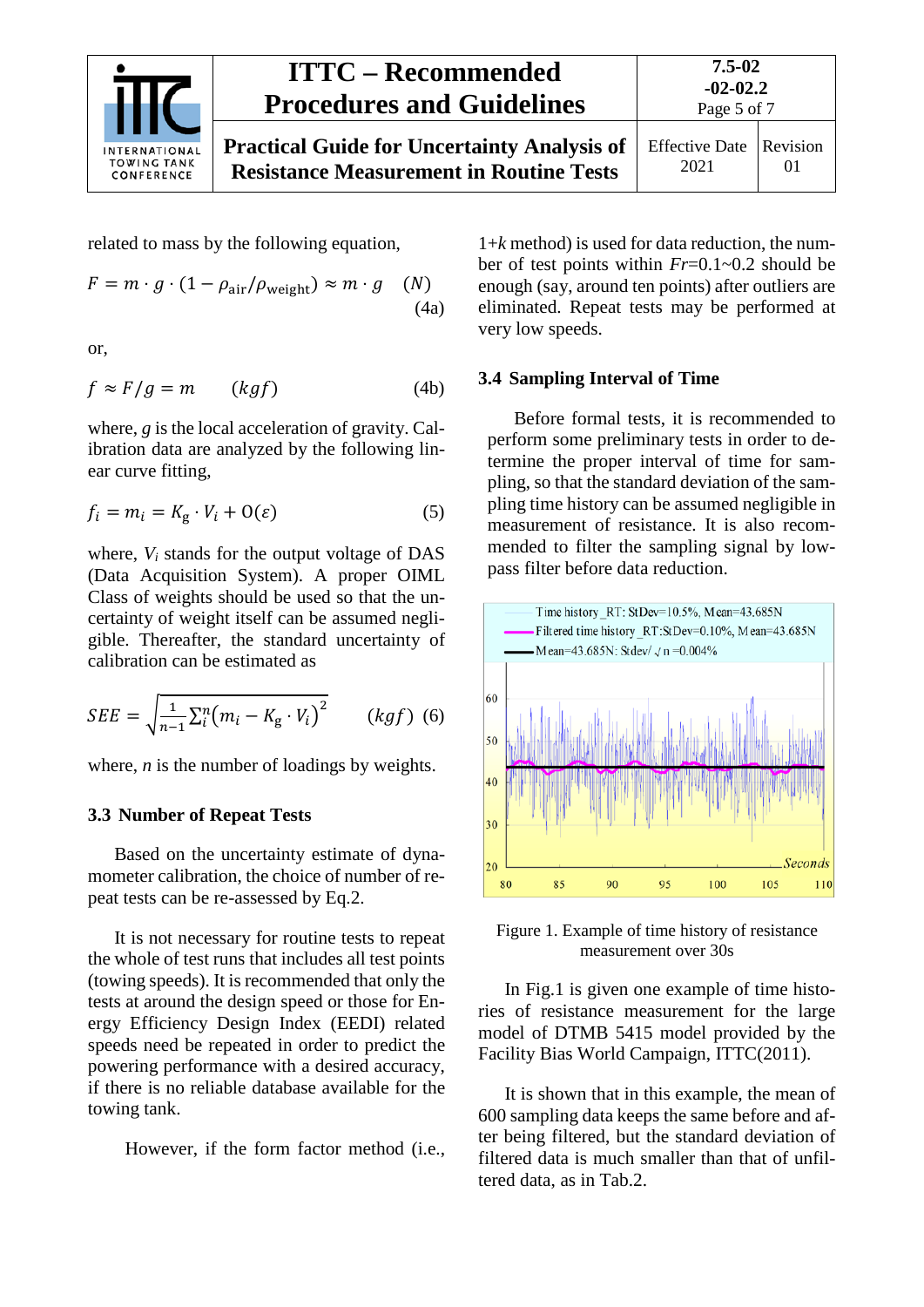

**7.5-02 -02-02.2**

| Table 2. Analysis for an example of time history in |  |
|-----------------------------------------------------|--|
| resistance measurement                              |  |

| $R_{\rm T}(N)$             | Standard<br>deviation<br>of time<br>history | Mean of time<br>history<br>("Reading") | Standard<br>deviation<br>of the<br>mean |
|----------------------------|---------------------------------------------|----------------------------------------|-----------------------------------------|
| <b>Before</b><br>filtered  | 10.5%                                       | 43.685                                 | 0.43%                                   |
| Low-<br>pass Fil-<br>tered | 0.10%                                       | 43.685                                 | $0.004\%$                               |

It can be concluded that, if the interval of time of sampling is properly selected, the uncertainty in the mean of sampling for resistance measurement is negligible, whether the sampling signal is filtered or not. Furthermore, the mean of one time history can be regarded as one "reading" and the uncertainty of repeat measurement is completely different from the standard deviation of the time history.

#### <span id="page-5-0"></span>**3.5 Water Temperature**

In this guideline, since only the uncertainties related to the resistance measurement are analysed and those uncertainties in extrapolation are not considered, the uncertainties related to the form factor and residuary resistance coefficient determined by the resistance test are not covered and no data reduction is involved in the uncertainty analysis.

The temperature of tank water should be measured properly. Usually, the uncertainty of resistance measurement from temperature variation during tests is negligible. Otherwise, if the variation of resistance due to viscosity, as expressed by the following Eq.7, is not negligible, correction should be made before uncertainty analysis of resistance measurement.

$$
\begin{cases}\n\frac{\delta R_{\rm T}}{R_{\rm T}} \approx \left[ \frac{C_{\rm F}}{C_{\rm T}} \cdot \frac{0.87}{\log_{10} Re - 2} \right] \cdot \frac{\delta \nu}{\nu} \\
\hat{R}_{\rm T} = R_{\rm T} - \delta R_{\rm T}\n\end{cases} \tag{7}
$$

#### <span id="page-5-1"></span>**3.6 Towing Speed**

The accuracy of towing speed control is usually high enough that the resulted uncertainty in resistance measurement is negligible. Additionally, if variation of tow speed relative to the nominal speed is less than 0.05%, resistance measurement can be assumed at the nominal speed. Otherwise, correction should be made before uncertainty analysis of resistance measurement through the following.

#### <span id="page-5-2"></span>**3.7 Running Sinkage and Trim**

Running sinkage and trim are of importance in resistance tests, not only for intra- and interlaboratory comparison, but also for hull form optimization. However, there is no analytical or quantitative relationship between these two parameters and the resistance.

There is no special consideration in the uncertainty analysis of measurement of running and trim. Sometimes, the uncertainties of running sinkage and trim, beside that of resistance, may be amongst the other factors needed to determine the number of repeat tests for a particular site. It is worth noting that each site should have assessed the influence of the variation in height of the rails and their influence on the track of the model relative to the free surface (ITTC, 2014c).

#### <span id="page-5-3"></span>**4. UNCERTAINTY ANALYSIS**

All the uncertainty components in resistance measurement can be evaluated in detail as in Table 2 and, if needed, uncertainties of running sinkage and trim can also be estimated by following the ITTC procedure 7.5-02-02-02.1, "Example for Uncertainty Analysis of Resistance Tests in Towing Tank" (2014).